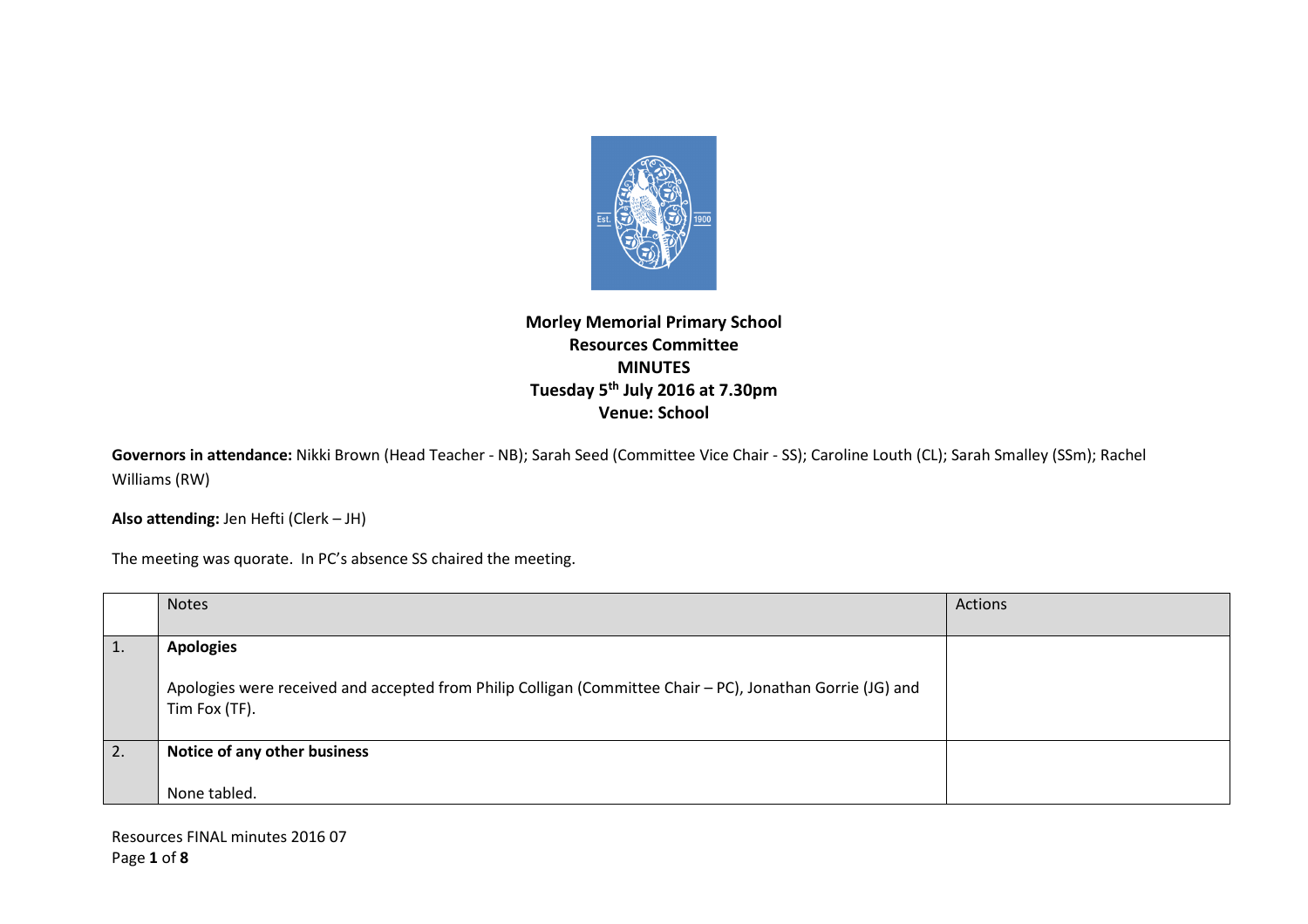| 3. | <b>Declarations of interest</b>                                                                                                                                                                                                                                                                                                                                                                                                                                                                                                                                                                                                                                                                                                                                                                                                                       |                                                                                            |
|----|-------------------------------------------------------------------------------------------------------------------------------------------------------------------------------------------------------------------------------------------------------------------------------------------------------------------------------------------------------------------------------------------------------------------------------------------------------------------------------------------------------------------------------------------------------------------------------------------------------------------------------------------------------------------------------------------------------------------------------------------------------------------------------------------------------------------------------------------------------|--------------------------------------------------------------------------------------------|
|    | No interests were declared.                                                                                                                                                                                                                                                                                                                                                                                                                                                                                                                                                                                                                                                                                                                                                                                                                           |                                                                                            |
| 4. | Review and acceptance of the minutes of the meeting held on 3 <sup>rd</sup> May 2016 (circulated) and matters arising<br>Actions:<br>15 <sup>th</sup> March minutes to school website - COMPLETE<br>$\bullet$<br>Terms of Reference - COMPLETE<br>٠<br>Financing Schools, Finance regulations and Internal procedure to FGB - COMPLETE<br>$\bullet$<br>Critical Incident and Business Continuity Plans - on this agenda<br>Bike work expenditure to FGB - COMPLETE<br>$\bullet$<br>Parental questionnaire - NB had been unable to access the document to edit it - ONGOING<br>Charging for School Activities policy to website - COMPLETE<br>Friends of Morley - carry forward to next meeting of this committee as there will be more to report at<br>that time. ONGOING<br>The minutes were accepted as a true record and signed by the Vice-Chair. | R0507-01 - Clerk - upload minutes to<br>school website<br>R0507-02 - Clerk - add to agenda |
| 5. | <b>Committee membership and training</b><br>Membership<br>Governors noted that membership of the committee is now at a suitable level due to RW and JG joining.<br><b>Training</b><br>The Head Teacher noted that a further governor completed the Safer Recruitment training on 21.6.16<br>$\bullet$<br>Governors noted the importance of finance training for members of this committee and that all<br>$\bullet$<br>members should attend at least basic finance sessions. The clerk will circulate the new training                                                                                                                                                                                                                                                                                                                               |                                                                                            |
|    | schedule as soon as it becomes available.                                                                                                                                                                                                                                                                                                                                                                                                                                                                                                                                                                                                                                                                                                                                                                                                             |                                                                                            |
| 6. | <b>Finance</b>                                                                                                                                                                                                                                                                                                                                                                                                                                                                                                                                                                                                                                                                                                                                                                                                                                        |                                                                                            |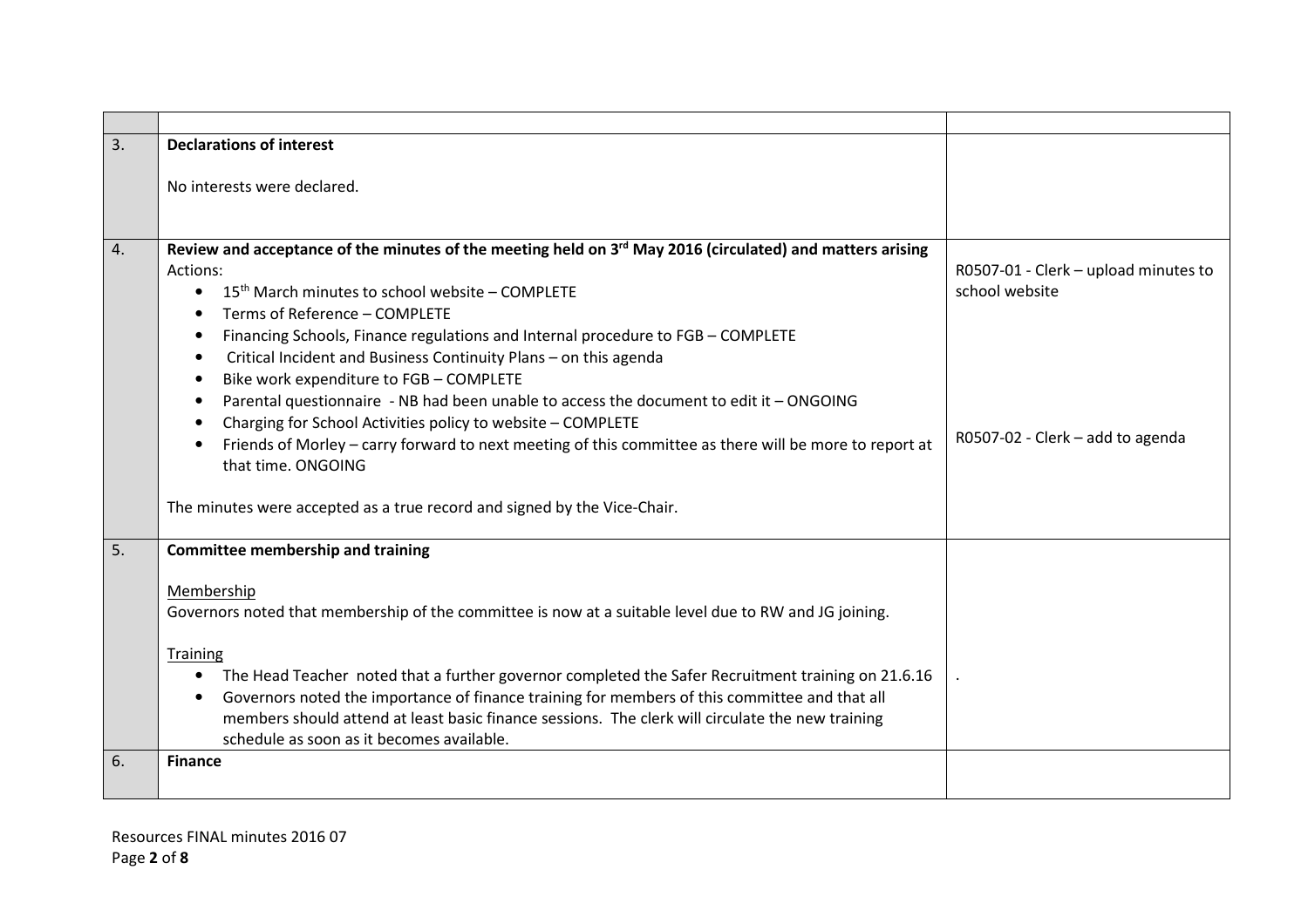| <b>Financial Audit Report</b>                                                                                                  |  |
|--------------------------------------------------------------------------------------------------------------------------------|--|
| Governors requested an update on progress towards fulfilling the actions noted in the report. The Head                         |  |
| Teacher advised the following:                                                                                                 |  |
| The Internal Financial Procedure have been updated by TF and will go to the Full Governing Body (FGB)<br>$\bullet$             |  |
| in July 216 for approval. The requirement for separation on duties has been addressed by the                                   |  |
| employment of a finance manager to provide extra support in the school office.                                                 |  |
| Scheme of Delegation - this document was in place at the time of the audit however was titled the<br>$\bullet$                 |  |
| 'Delegated Decision Planner'. The document has been reviewed and renamed and will go to the FGB                                |  |
|                                                                                                                                |  |
| for approval in July 2016.                                                                                                     |  |
| Cycle of finance policies and procedures - will be reviewed in the Autumn term<br>$\bullet$                                    |  |
| Budget Control Reports (BCR) - now available to all governors<br>$\bullet$                                                     |  |
| Checks - all reports, such as bank reconciliations, are signed and dated by TF<br>$\bullet$                                    |  |
| Critical Incident and Business Continuity Plans - this committee to approve these documents (on this<br>agenda)                |  |
| It was minuted that the FGB ratified the budget<br>$\bullet$                                                                   |  |
| Benchmarking - this was discussed and minuted but had not been noted as a separate item on the<br>$\bullet$<br>relevant agenda |  |
| Premises plan - this was included in the School Development Plan (SDP)<br>$\bullet$                                            |  |
| Payroll reports - will be checked and signed by TF                                                                             |  |
| Separation of duties for the ordering of goods - this is now supported by the input of Finance Manager                         |  |
| and TF                                                                                                                         |  |
| Income received and banked - TF is reviewing<br>$\bullet$                                                                      |  |
| Inventories - complete<br>$\bullet$                                                                                            |  |
| Governors to approve use of procurement card and complete checks $-A$ governor queried how the                                 |  |
| checks would be carried out. The Head Teacher advised that this would be looked at in the Autumn                               |  |
| term.                                                                                                                          |  |
| Governors to receive assurance that internal requirements have been met - for Autumn term<br>$\bullet$                         |  |
| Staff to have appropriate motor insurance - is already stipulated on the motor insurance form<br>$\bullet$                     |  |
| External providers to have appropriate insurance - checks in place. IT was noted that school has                               |  |
| appropriate liability insurance for anyone working on the premises                                                             |  |
|                                                                                                                                |  |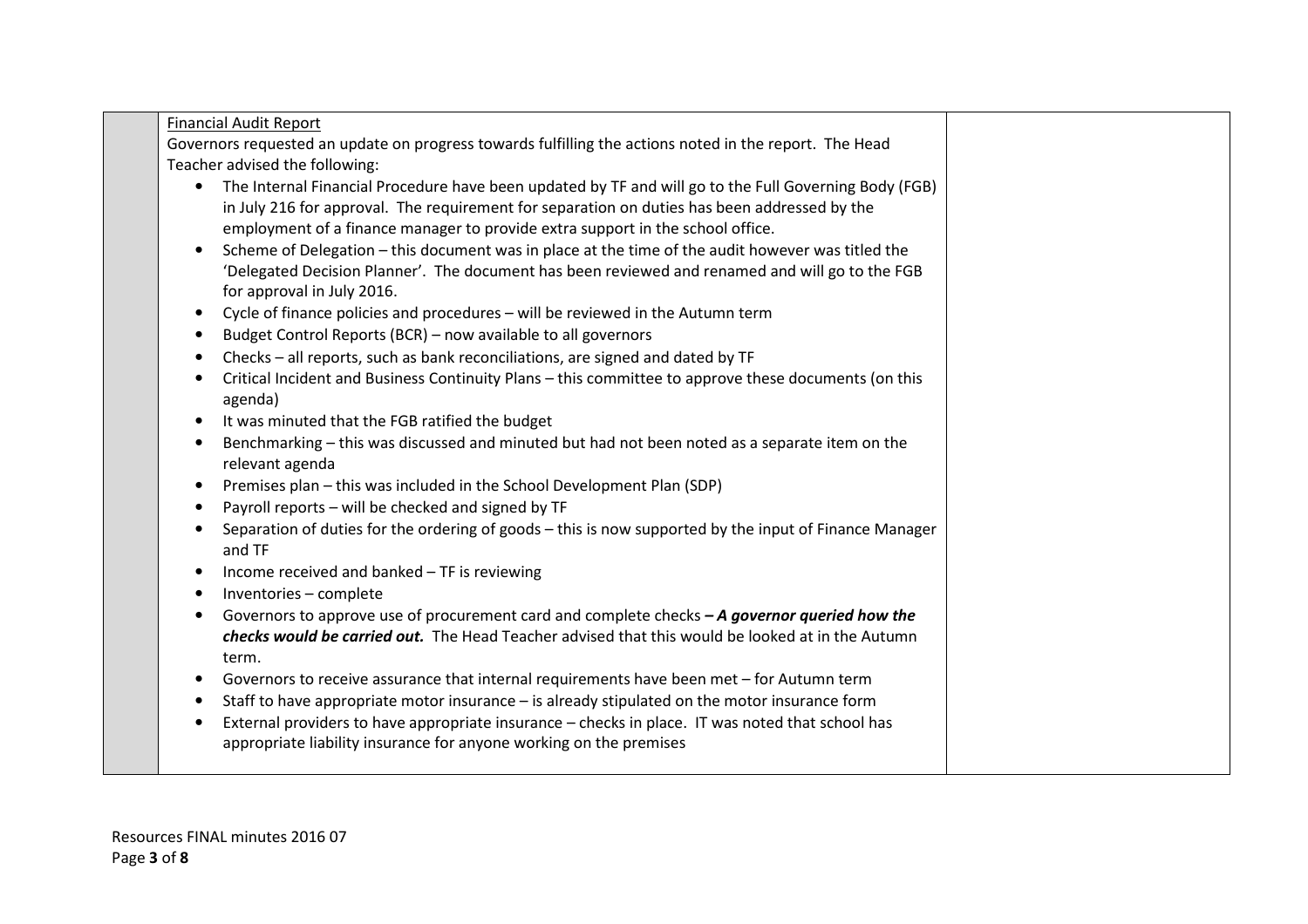|    | Governors agreed that they were satisfied that the report has been responded to appropriately. SS signed the                                                                                       |                             |
|----|----------------------------------------------------------------------------------------------------------------------------------------------------------------------------------------------------|-----------------------------|
|    | related declaration.                                                                                                                                                                               |                             |
|    | The Head Teacher noted that the auditor will return to school on 15.7.16                                                                                                                           |                             |
|    | <b>School funding priorities for Friends of Morley (FoM)</b>                                                                                                                                       |                             |
|    | To be deferred to September meeting.                                                                                                                                                               |                             |
|    |                                                                                                                                                                                                    |                             |
|    | <b>County Procurement Audit</b>                                                                                                                                                                    |                             |
|    | Governors considered the report which is attached to these minutes and were satisfied that school is                                                                                               |                             |
|    | compliant with the requirements.                                                                                                                                                                   |                             |
| 7. | <b>Pay and Personnel</b>                                                                                                                                                                           |                             |
|    | Part of this item is subject to a confidential minute.                                                                                                                                             |                             |
|    | General                                                                                                                                                                                            |                             |
|    | The Head Teacher advised the following:                                                                                                                                                            |                             |
|    | All teaching vacancies have been filled. It had been challenging at times however she was confident<br>$\bullet$                                                                                   |                             |
|    | that the process was successful and robust.                                                                                                                                                        |                             |
|    | There will be six new staff members in September                                                                                                                                                   |                             |
|    | Candidates were attracted to the school by the commitment to Continuing Professional Development<br>$\bullet$                                                                                      |                             |
|    | (CPD) and a staffing structure which allows for career progression                                                                                                                                 |                             |
|    |                                                                                                                                                                                                    |                             |
|    | A governor queried whether school should be concerned about the number of staff leaving. The Head<br>Teacher advised that it was a concern but that it reflects the national picture.              |                             |
|    |                                                                                                                                                                                                    |                             |
|    | A governor queried what support the Governing Body can offer in this area. Governors discussed the                                                                                                 | R0507-03 - NB to share this |
|    | proposed £1.50 per day parking levy as part of Cambridge City Deal and the impact on key workers and future                                                                                        | information with SS.        |
|    | recruitment. Local Head Teachers are to attend a meeting with a representative from City Deal to express                                                                                           |                             |
|    | their concerns.                                                                                                                                                                                    |                             |
|    |                                                                                                                                                                                                    |                             |
|    | Governors noted that in the future it may be appropriate to ringfence part of the budget to support employees<br>with such charges and discussed the need to be open to flexible working requests. |                             |
|    |                                                                                                                                                                                                    |                             |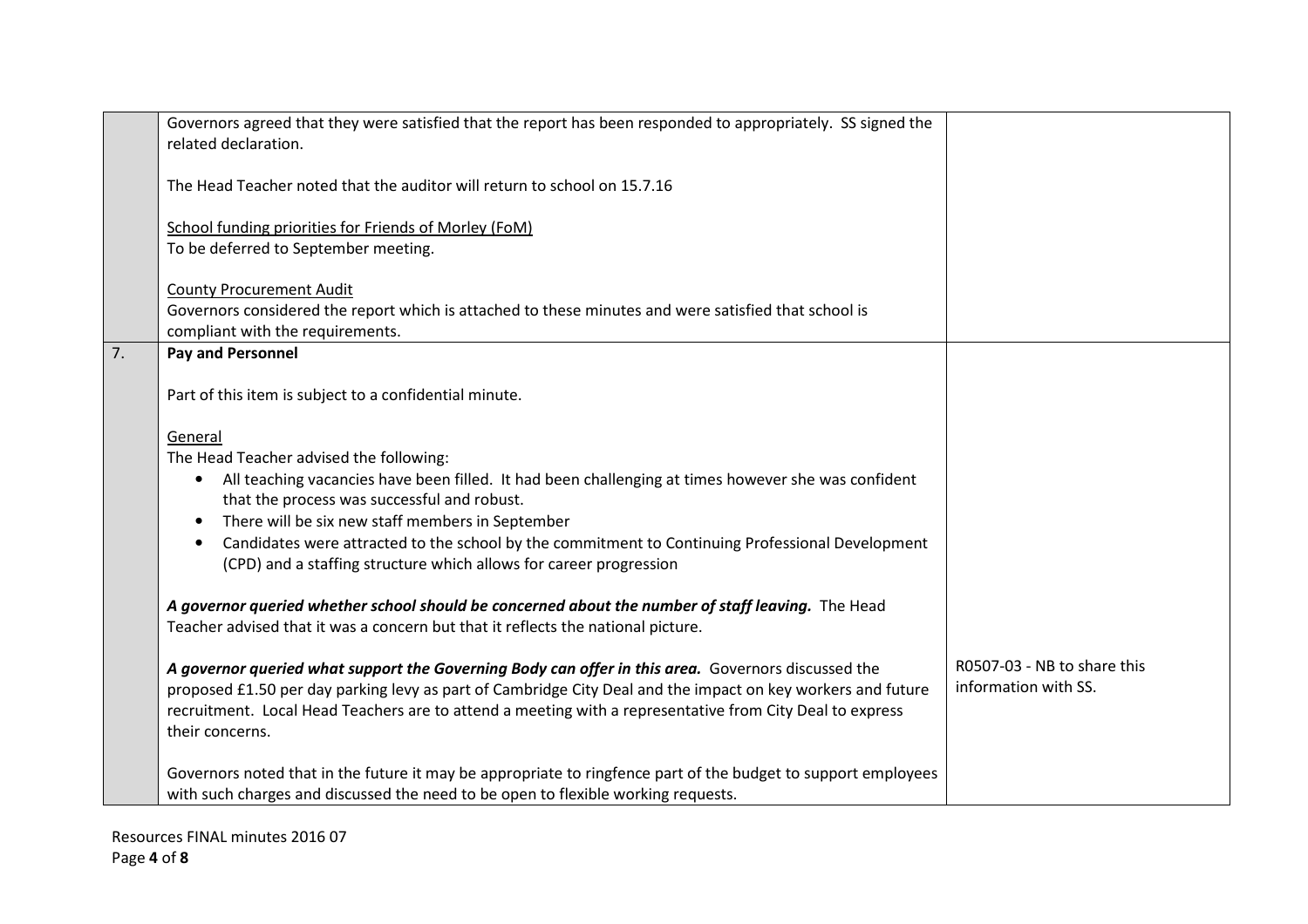|    | A governor queried whether the issue of Time Off In Lieu (TOIL) had been pursued. The Head Teacher advised<br>that school would be in breach of Teachers' Pay and Conditions legislation as teaching staff are required to be                                                                                                                                             |                                               |
|----|---------------------------------------------------------------------------------------------------------------------------------------------------------------------------------------------------------------------------------------------------------------------------------------------------------------------------------------------------------------------------|-----------------------------------------------|
|    | available for 190 per year.                                                                                                                                                                                                                                                                                                                                               |                                               |
|    | Governor discussed the timings of the residential trips and the possibility of holding them during the week as<br>weekend trips impact on staff's work/life balance.                                                                                                                                                                                                      |                                               |
|    | A governor queried whether staff wellbeing and flexible working should be discussed by the FGB and also<br>form part of the budget setting process. It was noted that such issues will be included in the three year<br>strategic plan to develop the school's status as one that invests in its staff.                                                                   |                                               |
|    | A governor queried whether there was a quality mark or similar scheme that reflects the school's investment<br>in staff. The Head Teacher advised that there was no formal award however school should continue to ensure<br>that opportunities for upwards or, where appropriate, lateral progression are provided and allow for part time<br>working where appropriate. |                                               |
|    | A governor queried the status of exit interviews for staff leaving the school imminently. The Head Teacher<br>advised that the staff members have been provided with a questionnaire from EPM. They then have the<br>option of an exit interview with a governor/governors.                                                                                               | R0507-04 - NB to send questionnaire<br>to SS. |
| 8. | <b>Premises</b>                                                                                                                                                                                                                                                                                                                                                           |                                               |
|    | Update on building and playground redevelopment                                                                                                                                                                                                                                                                                                                           |                                               |
|    | The Head Teacher advised the following:                                                                                                                                                                                                                                                                                                                                   |                                               |
|    | The new cycle provision has been installed. The hoops on the bike racks at the back of school have<br>$\bullet$                                                                                                                                                                                                                                                           |                                               |
|    | been replaced and repositioned to allow more useable play space. It was noted that the contractors<br>who carried out the work were very good.                                                                                                                                                                                                                            |                                               |
|    | Morgan Sindall have been advised that the plans are now accurate and can be submitted for planning<br>$\bullet$                                                                                                                                                                                                                                                           |                                               |
|    | permission. This should take 12-14 weeks however could take as long at 24 weeks if the plans are<br>contested.                                                                                                                                                                                                                                                            |                                               |
|    | Scheduled start date remains as October 2017.                                                                                                                                                                                                                                                                                                                             |                                               |
|    | An environmental survey had been carried out to check for nesting bats. None were found.<br>$\bullet$                                                                                                                                                                                                                                                                     |                                               |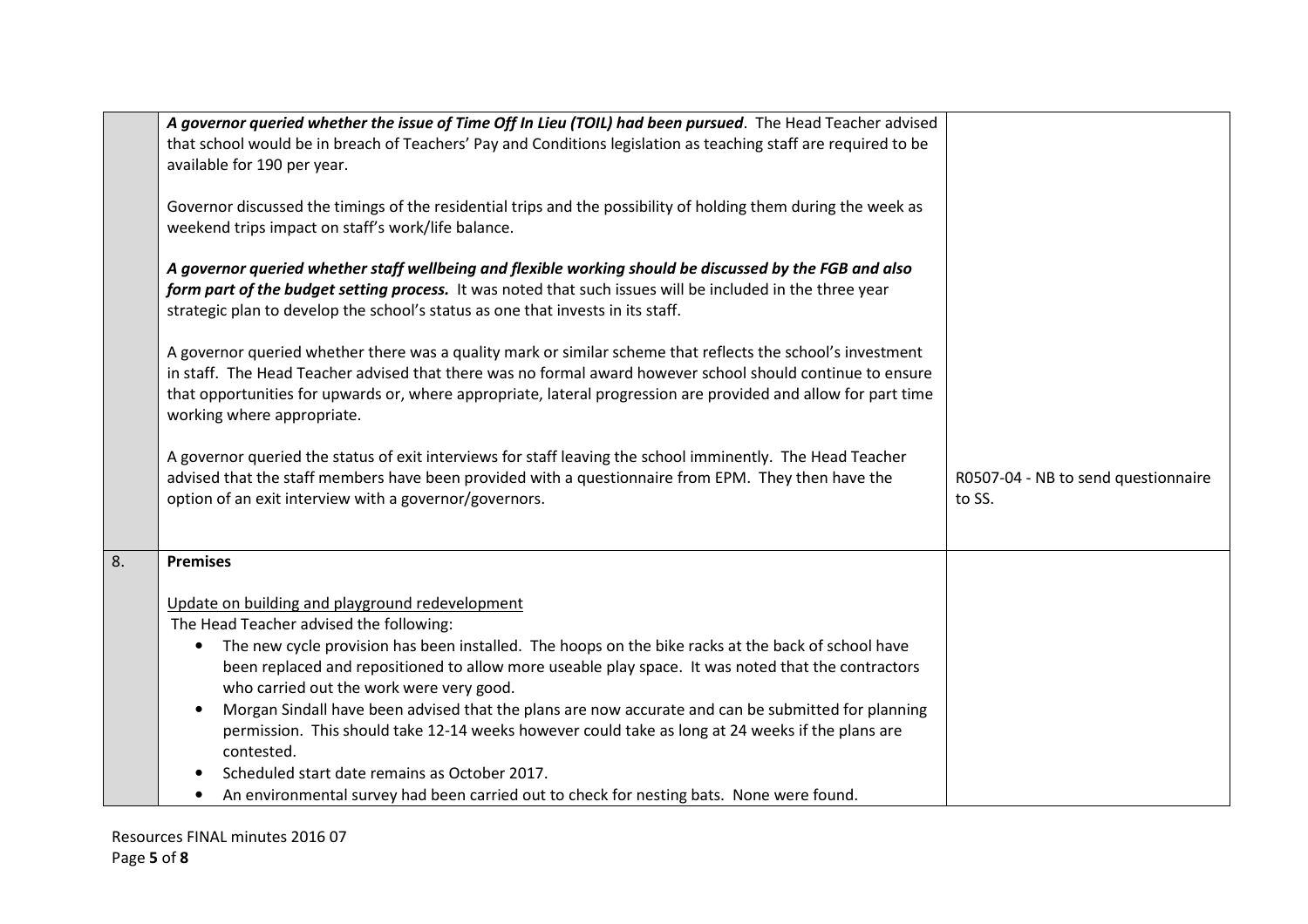|     | Governors agreed there was a need to revisit the playground designs as they had been done some time ago.                                                                                                                                                                                                                                                                                                                                                                                                                       |                                                                                       |
|-----|--------------------------------------------------------------------------------------------------------------------------------------------------------------------------------------------------------------------------------------------------------------------------------------------------------------------------------------------------------------------------------------------------------------------------------------------------------------------------------------------------------------------------------|---------------------------------------------------------------------------------------|
|     | <b>Summer Term Premises inspection</b><br>Governors considered the report which is attached to these minutes. The Head Teacher advised that the<br>majority of the actions had been completed by the Site Manager.                                                                                                                                                                                                                                                                                                             | R0507-05 - NB to send updated<br>report with details of completed<br>actions to Clerk |
| 9.  | <b>Parental questionnaire</b>                                                                                                                                                                                                                                                                                                                                                                                                                                                                                                  |                                                                                       |
|     | To be discussed outwith the meeting as noted in 'Matters Arising' above.                                                                                                                                                                                                                                                                                                                                                                                                                                                       |                                                                                       |
| 10. | <b>Policy reviews (all circulated)</b>                                                                                                                                                                                                                                                                                                                                                                                                                                                                                         |                                                                                       |
|     | <b>Critical Incident Plan</b><br>The Head Teacher advised that this was based on an EPM model policy and guidance from the LA. A Critical<br>Incident Management Team (CIMT) has been identified whose roles and responsibilities are defined within the<br>plan. Governors to return any comments regarding the plan by 12 <sup>th</sup> July.                                                                                                                                                                                | R0507-06 - Clerk - upload to school<br>website                                        |
|     | <b>Business Continuity Plan</b><br>The Head Teacher advised that this plan relates to the recovery phase after an incident. An agreement is in<br>place that school can operate from Homerton College in the short term after an incident. In the event of a<br>large scale evacuation, staff and children would relocate to Coleridge School.                                                                                                                                                                                 |                                                                                       |
|     | Governors approved this policy for use by the school.                                                                                                                                                                                                                                                                                                                                                                                                                                                                          |                                                                                       |
|     | <b>Health &amp; Safety policy</b><br>The Head Teacher advised that this was an LA model policy. A governor queried whether a Medicine in School<br>policy exists. The Head Teacher advised that this was the case. A governor noted that the numbering of the<br>sections was incomplete. The Head Teacher noted that she would advise EPM of this. A governor queried<br>why personal evacuation plans were not referenced in the policy. The Head Teacher advised that these were<br>detailed in the Fire Evacuation policy. |                                                                                       |
|     | Governors approved this policy for use by the school.                                                                                                                                                                                                                                                                                                                                                                                                                                                                          |                                                                                       |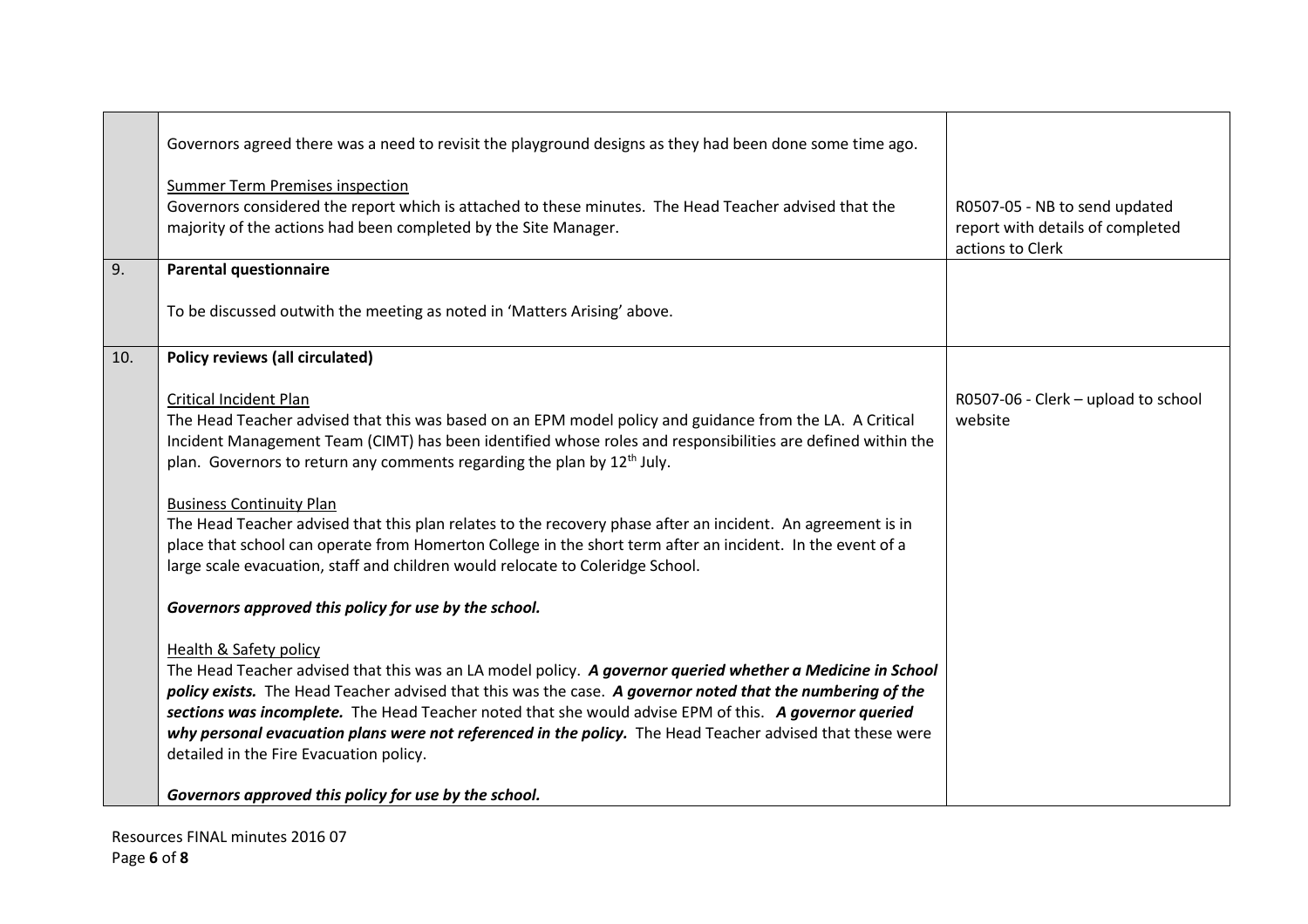| <b>Best Value statement</b><br>The Head Teacher advised that there were no significant changes.                                                                                                                                                                                                                                                                         |  |
|-------------------------------------------------------------------------------------------------------------------------------------------------------------------------------------------------------------------------------------------------------------------------------------------------------------------------------------------------------------------------|--|
|                                                                                                                                                                                                                                                                                                                                                                         |  |
| Governors approved this policy for use by the school subject to the review date being altered.                                                                                                                                                                                                                                                                          |  |
| <b>Environmental Issues policy</b>                                                                                                                                                                                                                                                                                                                                      |  |
| The Head Teacher advised that pupils will be involved as far as possible.                                                                                                                                                                                                                                                                                               |  |
| Governors approved this policy for use by the school.                                                                                                                                                                                                                                                                                                                   |  |
| First Aid policy                                                                                                                                                                                                                                                                                                                                                        |  |
| The Head Teacher advised that the timeframe to report an incident to RIDDOR is to be changed from 3 to 7<br>days.                                                                                                                                                                                                                                                       |  |
| A governor queried whether the policy should indicate a minimum number of staff with First Aid training.<br>The Head Teacher advised that a staff member cannot be contractually directed to undertake this training,<br>however there is reference in the policy for staff to 'undertake training as required' in the case of a 1:1<br>Teaching Assistant for example. |  |
| A governor queried the availability of a treatment room as referred to in the policy. The Head Teacher advised<br>that school is not required to allocate a room and that this was a recent addition to building regulations.                                                                                                                                           |  |
| Governors approved this policy for use by the school subject to the change to RIDDOR reporting noted<br>above.                                                                                                                                                                                                                                                          |  |
| <b>Risk Assessment policy</b>                                                                                                                                                                                                                                                                                                                                           |  |
| Governors approved this policy for use by the school.                                                                                                                                                                                                                                                                                                                   |  |
| Agree feedback to full governing body and messages for governor news                                                                                                                                                                                                                                                                                                    |  |
| Governors agreed to report that the Financial Audit Report had been responded to.                                                                                                                                                                                                                                                                                       |  |
| <b>Any Other Business</b>                                                                                                                                                                                                                                                                                                                                               |  |
|                                                                                                                                                                                                                                                                                                                                                                         |  |

Resources FINAL minutes 2016 07 Page **7** of **8**